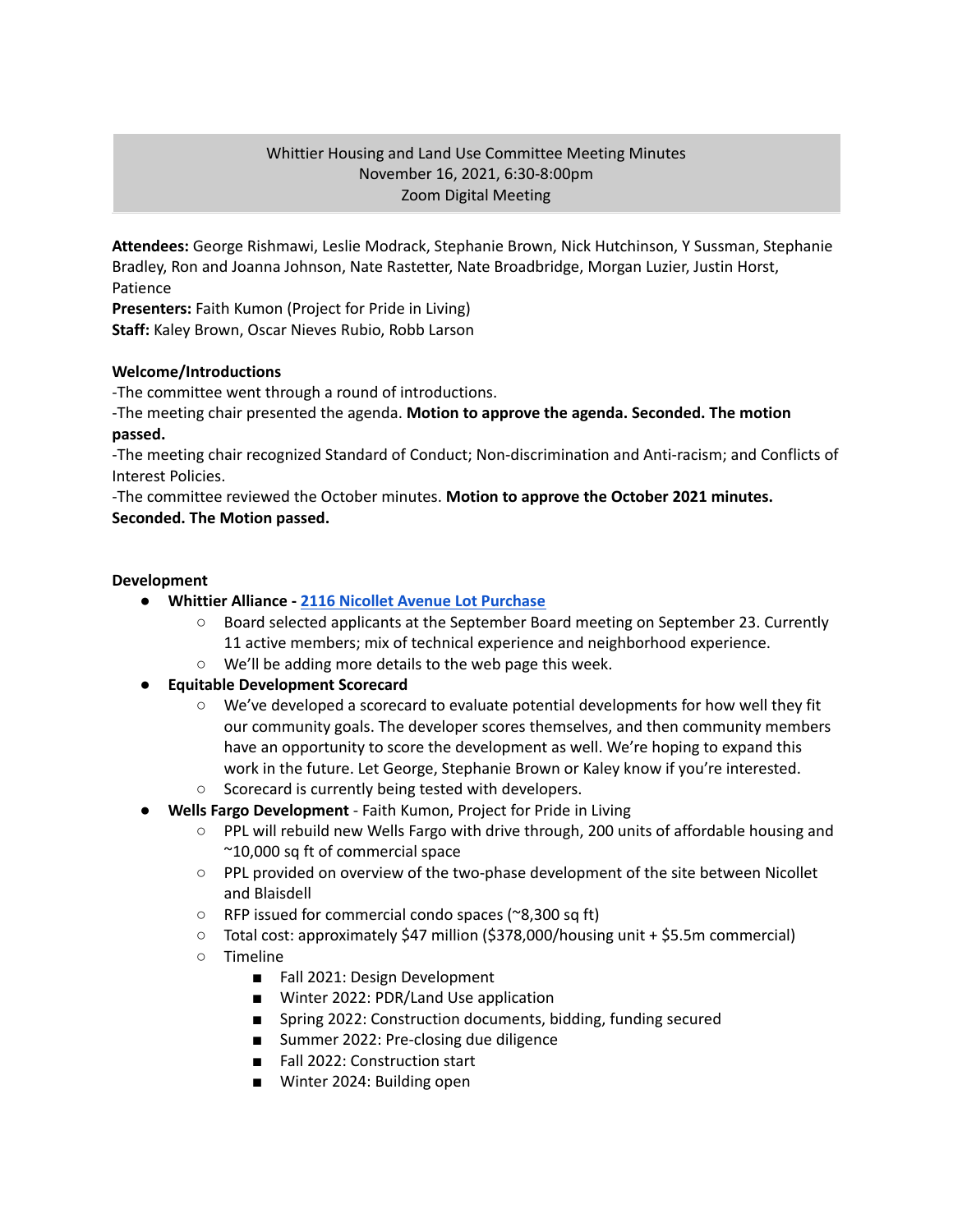- **○ Q:** How will you attract businesses if they have to wait 2 years for the building to open? Do you need to find the tenants right now or can you wait until closer to open?
	- We want to find the tenants now to ensure they can secure financing, which will take about a year, and then they'll have to wait a year. We're looking for people who can be patient with that process.
- **○ Q:** Construction costs seem unusually high, why is that?
	- **A:** Units are bigger than typical. 6% construction inflation last year, plus another 6% this year. \$250,000 per unit just for construction, plus architect fees and legal fees start to add up quickly.
- **○ Q:** What are the sustainability goals for this project?
	- **■ A:** Geothermal heating system will heat/cool the building with 3-4 wells. This will reduce heating and cooling costs. We are looking into a rainwater harvesting system from the room to help with toilet flushing. We are looking into a shared stormwater tank that would infiltrate water runoff from the parking lot. Rooftop solar as well. We'll pursue LEED certification for the Wells Fargo space.
- **○ Q:** Was any thought given to outdoor balconies to break up the boxiness of the design and add an amenity for tenants?
	- **■ A:** We're looking into a rooftop community space and small rain gardens around the overflow drains.
- **● Lake & Nicollet Future** Kaley Brown, Whittier Alliance
	- McKnight Foundation + Cultural Wellness Center got together to discuss how to create a cohesive vision around rebuilding Lake Street after the events of summer 2020.
	- Lake Street Alignment Process convenes stakeholders from across the corridor in 4 different areas to come up with a cohesive vision
	- There will be community-wide meetings December 6-10

### **Parks Planning**

- **● Futsal/Multi-use courts at Clinton Field Park**
	- Caleb Crossley of Futsal Society presented to HLU in September on their programming. Futsal is a more accessible version of soccer that can be played indoors or outdoors.
	- Futsal Society serves lots of kids in the neighborhood and they currently play in Whittier Rec Center.
	- They're seeking to build two futsal/multi-use courts at Clinton Field Park using Whittier park dedication fees. WA Board of Directors moved to support this request.
	- $\circ$  This will be included in the capital improvement budget if the Park Board approves.
- **● Soo Line Garden ADA Ramp**
	- Last fall, MPB staff and Hennepin County staff approached WA to talk about Midtown Greenway Access and whether we would support a project to build an ADA access ramp at the Soo Line Garden. Park Board owns the Soo Line Garden space so it's a publicly available space. Hennepin County applied for a federal grant to fill the funding gap, and the Park Board used Whittier park dedication fees to fill that gap.
	- This location was selected for its proximity to schools, businesses and bike and transit network, and to fill an access gap along that stretch of the Greenway. Would allow Greenway users to avoid heavy traffic areas like Lake and Lyndale.
	- WA supports the Soo Line Garden as a valuable community asset, and sees access to the Midtown Greenway compliant with ADA as an equity issue. As one of our public areas we would like to see accessibility to the Soo Line Garden as well as the Greenway.